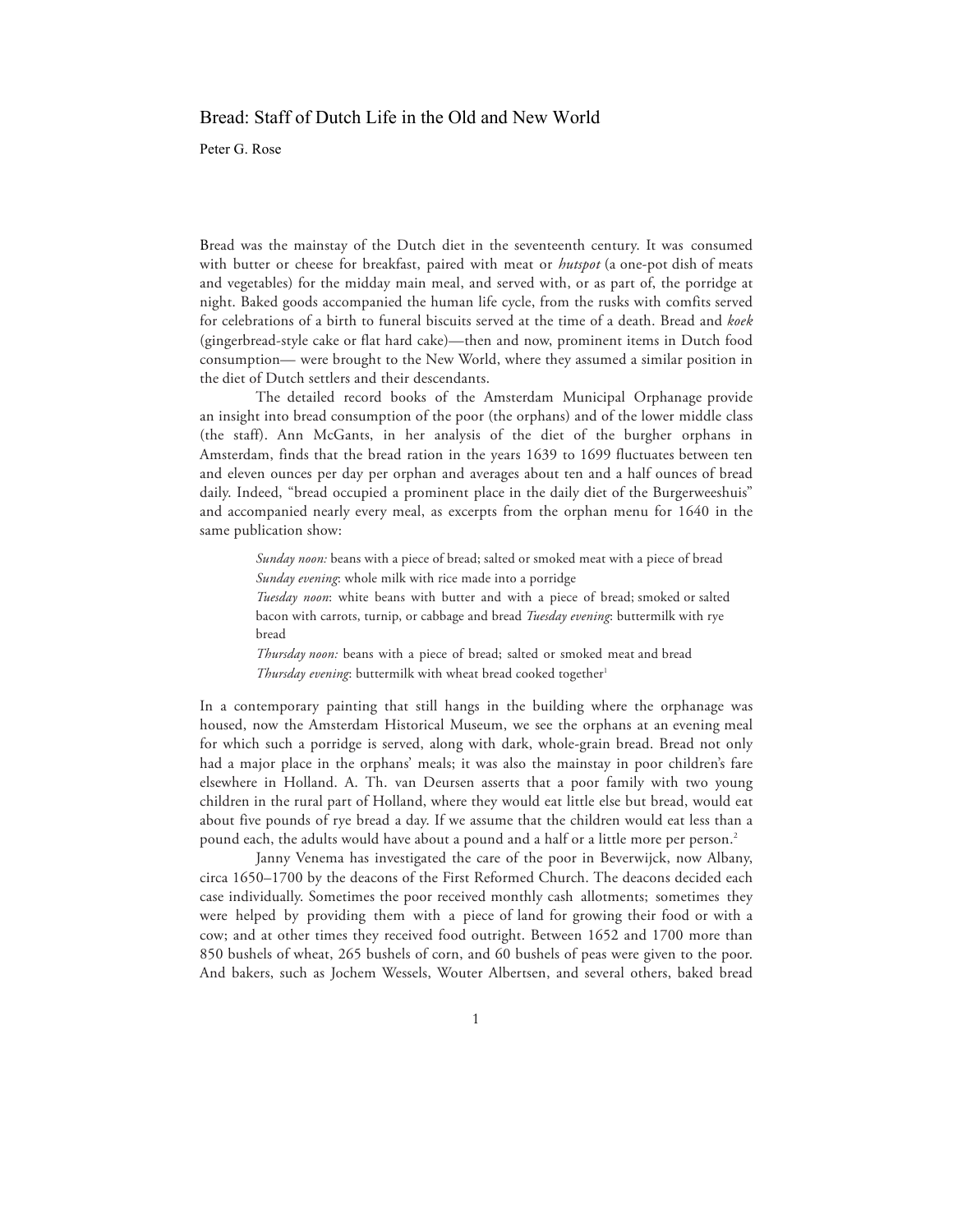specifically for the poor. According to the deacons' records, the poor were always given wheat bread, which cost 14 stuivers between 1656 and 1658 for an eight-pound loaf,<sup>3</sup> because wheat was the main grain of the Beverwijck area. We may conclude that care for the poor and orphans took place in the New World in the same painstaking manner as is evident from the records of the Municipal Orphanage in Amsterdam.

The orphanage records also give us a good idea of the bread consumption of the working class. Coarse and fine wheat bread was reserved for the staff. McGants found that the staff ate a diet remarkably similar to that of the orphans, except for quality and quantity: at least ten pounds of wheat and four and a half pounds of rye bread per week, in addition to goodly quantities of other foods. This generosity leads her to speculate that some of the bread was meant to be shared with family members or was sold by the staff on the side. However, since the Dutch have always been known as big eaters, the staff may have eaten most of the food due to them.<sup>4</sup>

Another source of information on bread consumption of the working class is an ordinance of 1647 in New Amsterdam. This document sets the weekly ration for the West India Company ships as follows: "stew according to circumstances; 3½ pounds of hard tack [twice-baked sea biscuits, which keep for months, even years]; 1½ gills of vinegar; 1 pound of dried fish; and 2½ pounds of pork or beef." These rations conform more or less to those of the East India Company. 5

While in the Netherlands, the working class ate rye or coarse wheat bread; daily consumption of white bread was seen as a symbol of affluence. The well-to-do burgher class continued the same plain-but-plenty meal pattern of the orphanage staff but showed off its wealth in the different kinds of white breads on their tables, which accompanied fruit, perhaps from their gardens, as well as fowl or meat for a frugal but ample dinner. These rich burghers often built themselves country homes, where they had beautiful gardens full of not only fruit bushes and trees and vegetables but also the newest exotic plants brought in from faraway lands. They grew all sorts of produce for their immediate use. Recipes for these vegetables were provided by *De Verstandige Kock (The Sensible Cook),* acknowledged as the definitive Dutch cookbook of the seventeenth century and meant for owners of such houses. Portrayed on its frontispiece is a kitchen in such a wealthy home. On the right is a large bake oven, being heated for the baking of raised pies, which are readied in the foreground. We may assume that various kinds of white bread were baked in that oven, as well.<sup>6</sup>

Native Americans in New Netherland liked the wheat bread of the Dutch. Wheat had been unknown to them, and the bread made from it had a very different texture and taste from the boiled corn bread that was a staple in their diet. Harmen Meyndertsz van den Bogaert relates in his diary of 1634–1635 that when he was more than a day's walk away from Fort Orange, an Indian who had just come from the fort offered him a piece of wheat bread. <sup>7</sup> An ordinance for Fort Orange and the village of Beverwijck gives a clear picture of the impact of the Indians' fondness for Dutch bread on life in the Dutch communities in New Netherland. The baking for trade purposes made flour scarce, because the bakers preferred to prepare baked goods for the Indians, which was more profitable, to baking regularly (twice a week) for the settlers' community. The ordinance reads: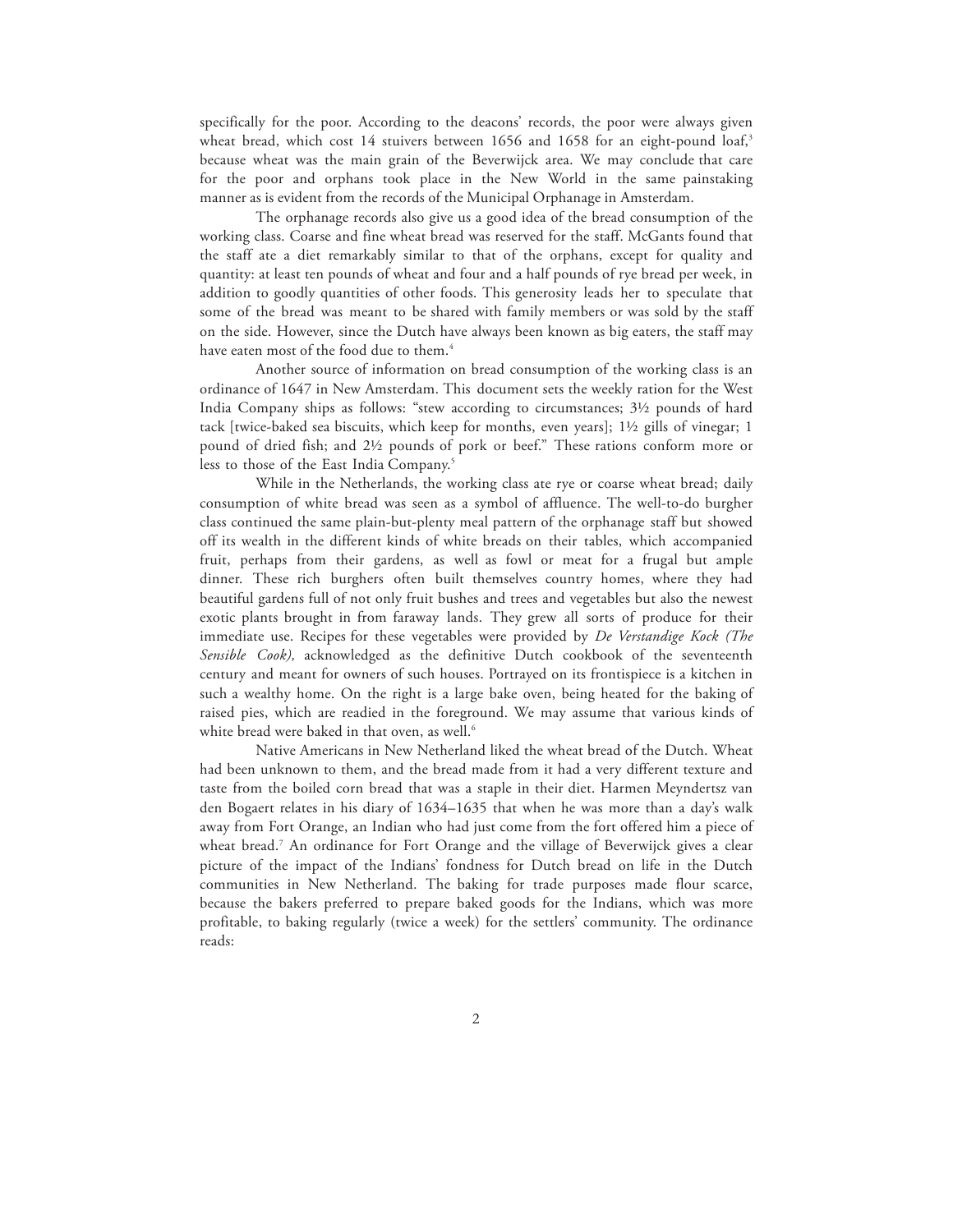Having heard the manifold complaints of the scarcity of coarse bread which the bakers, contrary to the ordinance…of 6th of October Anno 1659, do not bake twice a week, …consuming, to the serious prejudice of the community, their flour in baking Koeckjens [cookies] and white bread for the Indians, without [standard] weight...every one who follows the trade of baking shall from this time forth twice a week bake coarse bread for the accommodation of the community…8

The four basic ingredients of bread are grain, leavening, salt, and water. While bread subtly differs from day to day depending on outside temperature and circumstance—even the mood of the baker—its main ingredients of grain or flour, liquid, and leavening remain constant. Rye and wheat were the two main grains used for bread in the seventeenth-century in the Netherlands. Rye bread in the north was darker and sweeter, while that in the south—below the great rivers of Rhine, Meuse, and Waal—was lighter in color and consistency. Wheat produces a lighter bread with a softer crumb than rye. When properly bolted (finely sifted), a fine-textured white bread is obtained.

The western provinces of Holland with their wet clay grounds were not particularly suitable for the growing of grain and instead were used for grazing and horticulture. By the seventeenth century, bread grain imported from the Baltic states and Amsterdam had become an important transit market. In the first half of the seventeenth century, 50,000 last (roughly 120,000 tons) of grain were brought to Amsterdam, where they were traded. The prices set in Amsterdam influenced those in other, less-important regional markets. Most of the grain was used to feed the local population, and the rest was traded to France, northern Spain, and Portugal. Some wheat was grown locally; the province of Zeeland had been known since the Middle Ages for the quality of its wheat. The drier eastern provinces of Drente, Overijssel, Gelderland, and the southern provinces of Brabant and Limburg grew mostly rye, which requires less moisture and ripens earlier than wheat.9 A study of the agricultural productivity of Rensselaerswijck by Jan Folkerts shows that from 1642 through 1646 the main crops were oats and wheat: "The prices of wheat and oats generally were in the ratio of 5 to 2, so in fact wheat was the leading crop in the patroonship." He points out that while the Netherlands had become dependent upon the Baltic region for its grain, "in the American colony a onesided directedness towards the cultivation of grain" is seen.<sup>10</sup>

In the Dutch cities the baker purchased his grain from the grain trader and stored it in his attic. The rural baker would buy directly from the grower, a practice that was followed in New Netherland. There, as in the Netherlands, grain was ground at a mill as needed for a milling fee set by the local government. An early privilege granted to the city of Haarlem in 1274 by Floris V mentions the standard grain mill, which can be turned as needed in the changeable winds of Holland.11 In Cryn Fredericksz's city plan of New Amsterdam, dating from around 1626 and the earliest known, a mill is already present, and a mill is also shown in the same location on the 1655 Visscher map. $^{\rm 12}$ 

What we now know as the sourdough method was the early way of leavening bread. A portion of a previous dough was set aside to ferment and used to leaven the next batch. A natural by-product of beer brewing is yeast, and brewer's yeast was used for bread baking in the seventeenth century in the Netherlands. The same method was probably followed in New Netherland. According to an Amsterdam ordinance of 1652, the yeast for bread baking had to be unadulterated, just the way it came from the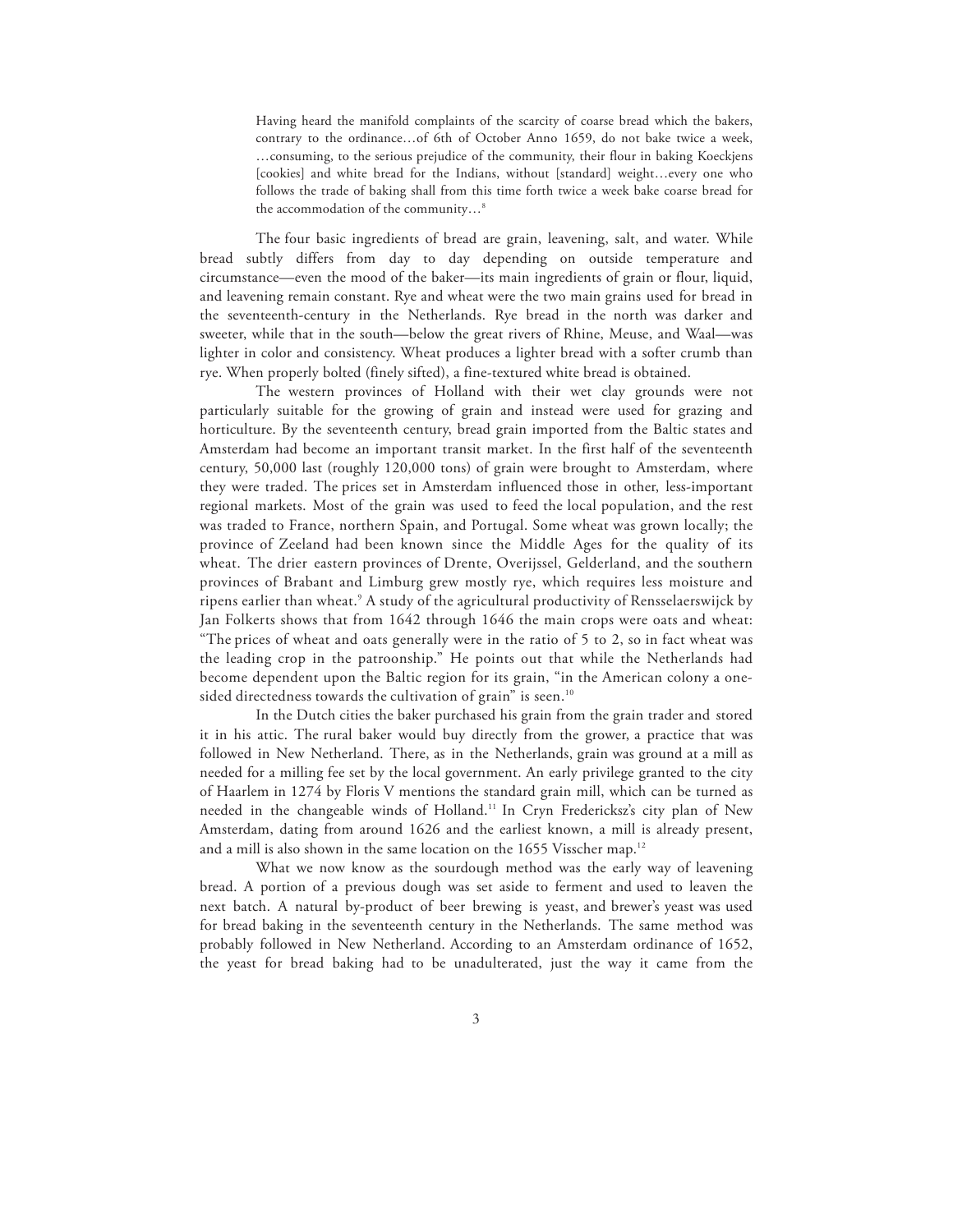brewery, and measured with a verified and approved measure.13 In Leiden in the middle of the seventeenth century, yeast was sold in a *gist-huis*, or "yeast-storage house," but numerous petitions made clear that the bakers preferred to obtain their yeast directly from the brewery. 14

Salt is found in some places on earth close to the surface and can simply be dug up. Salt can also be obtained through natural evaporation of sea water. The Netherlands do not have salt deposits readily available, and the climate is not conducive to the evaporation method; therefore, another way of obtaining salt— so important to food preservation and preparation—was devised. In the medieval province of Zeeland, the salty peat bogs were dug, dried, and then burned. The resulting *zel-as*, or salty ash, was mixed with sea water, and the salt was extracted by boiling down the mixture. By the sixteenth century rough salt was imported from France and Spain and refined in Zeeland. 15 During the Eighty Years' War, Spain tried to curtail the salt trade, and the Dutch needed to go farther afield to obtain the precious commodity. By 1622 the West India Company had a salt monopoly in the Caribbean at Punta de Araya.16 Its loss to the Spaniards caused the Dutch to mount an expedition to seize Bonaire, St. Eustacius, and Curaçao; both the Netherlands and New Netherland were then supplied with the salt from these islands.

The water used in bread must be wholesome. However, water in the canals of Amsterdam was so polluted that beer brewers employed ice-breaking boats during the winter so water boats could get through to the river Vecht in order to obtain clean water. 17 Recipes in *The Sensible Cook* sometimes specify the kind of water to be used, such as "cold rain water." Undoubtedly, bakers made similar efforts to ensure pure water for their doughs. 18 In New Netherland the situation was different, as no tanners, dyers, fullers, paper makers, or glue makers had yet polluted the waters. Adriaen van der Donck sings the praises of streams from which the water may be drunk without danger even in the hottest weather. 19

Not quite as simple as his four basic ingredients are the baker's tools. Most important among them is the cavernous wall oven, stoked by *takkenbossen,* fagots or reeds used to create the lively fire necessary to heat the bricks. A petition of the Leiden bakers' guild of 1685 asks to be allowed to burn reeds, peat, or sawdust and buckwheat shells. Attached to this petition is a resolution that allows the burning of reeds on certain conditions.20 In New Netherland fuel was not this scarce. Van der Donck reports how the new country's giant oak trees, sixty to seventy feet high, were not only used for all sorts of farming purposes but also made "excellent firewood, surpassing every other kind."<sup>21</sup> The baker's implements included an ash rake to rake out the fire prior to baking, a mop to clean out the ashes, an ash pot to keep the hot coals, a grain shovel, sieves, a trough for mixing and kneading, a table for shaping, a scale for weighing the dough pieces, boards and cloths for rising, baking sheets for small breads and rolls, and a peel to "shoot" the dough pieces into the oven.

The bakery shops were but a simple extension of the workroom, sometimes no more than a window to the street. In his workroom the baker mixed the flour, salt, yeast, and water into a dough, which was then kneaded to the right consistency. Wheat doughs were kneaded by hand; the heavier rye doughs were kneaded in a trough with the feet while the person doing the kneading would hang onto a rail affixed above the trough. Hands or feet were not allowed to be washed with soap but were cleaned with hot water and then rubbed with flour.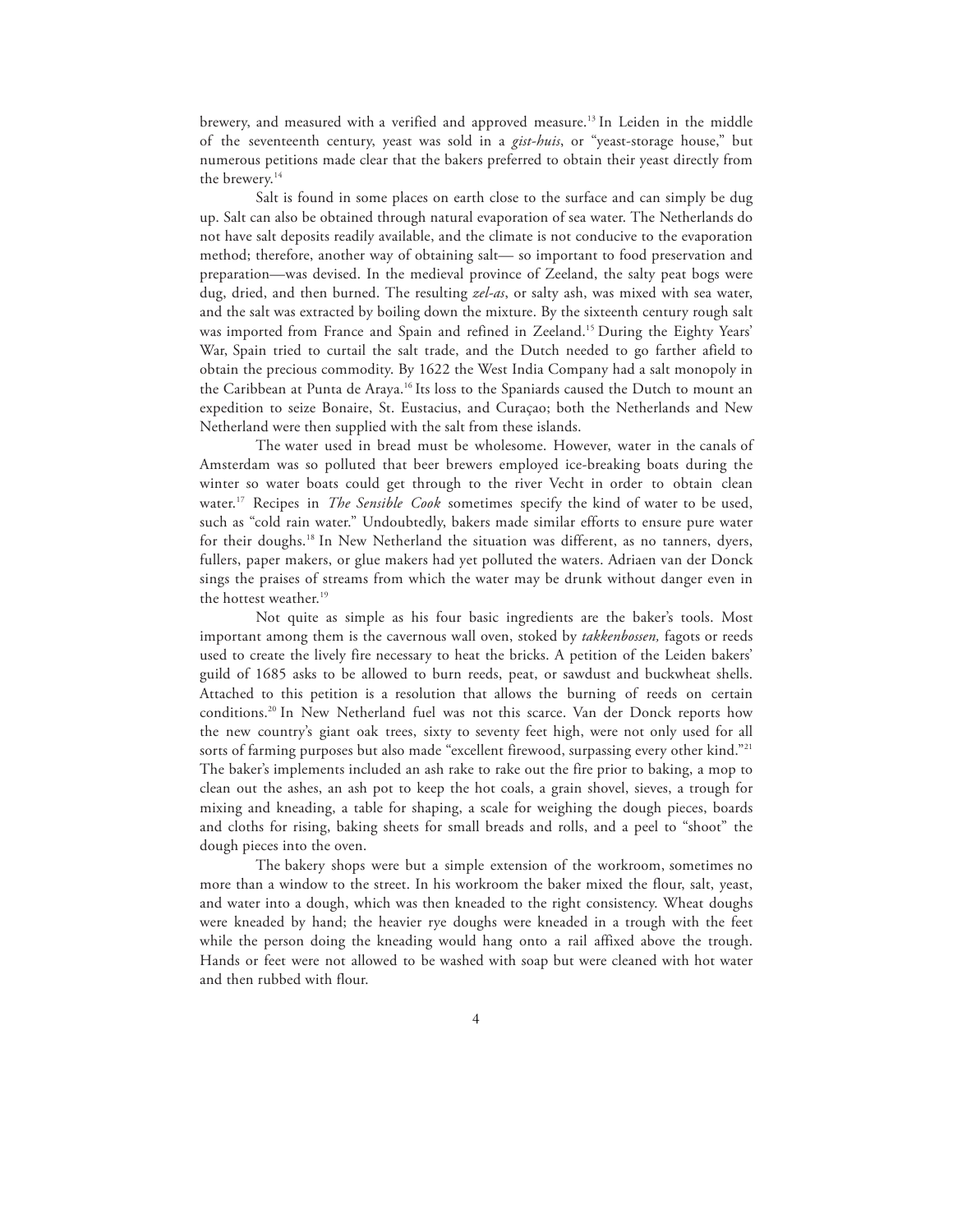Seventeenth-century Dutch art provides pictorial proof of the large assortment of breads, which varied in shape, size, weight, filling, and ornamentation and often differed from town to town or region to region not only in shape but also in name. The common shape of the utilitarian bread was the round-balled floor bread; baked on the floor of the oven, it could be either coarse or white bread. These breads were also made in rectangles or squares, depending on the region. White breads were also shaped in a variety of forms and sizes, as illustrated in Jan Steen's painting *Leiden Baker Arend Oostwaert and His Wife Catharina Keyzerswaert.* As shown in Baker Oostwaert's assortment we find displayed on the left and held by the baker's wife *zotinnenkoeken,* a baked good akin to rusks. Leaning against the wall is a *duivekater*, a fine white bread, baked for the holidays of St. Nicholas Day on December 6 through Epiphany on January 6 but apparently also for Easter. Hanging above it on their typical rack are pretzels and below them *schootjes,*  portioned dough strips baked together, often shaped in a form that looks somewhat like an ice-cube tray. Behind the baker is a display of *halsjes*, small round breads baked together, like little heads held together by their *hals*, or neck, hence the name. In other works of art we often encounter baskets with rolls of various sizes and shapes, some plain, others filled with currants or raisins, and as in the *Baker Oostwaert* painting, pretzels displayed on their typical rack are featured dominantly. In a 1753 booklet for *koekbakkers* (bakers) and their apprentices, an early guide for the profession, a recipe for pretzels calls for a pound each of wheat flour and sugar, fourteen grams of cinnamon, fifty-two grams of butter, and a bit of potash. Together with eggs, the ingredients are made into a dough, which is divided into pieces of forty-two grams each. These are baked on a buttered baking sheet.<sup>22</sup> They are similar in shape but not in taste to the salty pretzels now sold on the streets of New York City. Pretzels were baked in New Netherland, as well: bakers petitioned the court of Fort Orange on March 4, 1653, requesting mitigation of the ordinance against baking white bread, pretzels, and cookies for the Indians.<sup>23</sup>

Some breads, particularly *duivekaters* (holiday breads), were decorated with *patacons,* earthenware disks, generally painted with either biblical or worldly images, prebaked, and baked again onto the bread as decorations. Small and larger *patacons* were used between the sixteenth and eighteenth century in the Netherlands (mostly in the south) and far longer in Flanders. Recently some were found in a garden of a house in Deventer in the eastern Netherlands. <sup>24</sup> One might think of them as little gifts, similar to the way a ring or toy is placed in a Cracker Jack box or a paper parasol garnishes a drink in a restaurant: they remain after the treat is consumed. *Duivekaters* were baked in the New World, as well, and given to the poor at holiday time. We do not know whether they were decorated with *patacons*.

Breads were often flavored with the spices brought by the East India Company to Dutch shores, such as nutmeg, cloves, and especially cinnamon, and they were filled with "sweetmeats," such as currants or raisins. New Netherland ordinances forbidding the baking for the Indians in time of grain scarcity often specifically mention breads with sweetmeats.25 An Amsterdam ordinance from as early as 1601 forbids excessive ornamentation with, for example, gold, which was probably gold leaf. The ordinance explains that such ornamental breads displayed in the baker's window offend pious people and cause sad feelings of longing for such adorned breads among the poor. 26 In addition to shape or ornamentation, each baker placed his own identifying mark—perhaps a circle with a cross or what now looks like an asterisk—on the bottom of each bread. Housewives,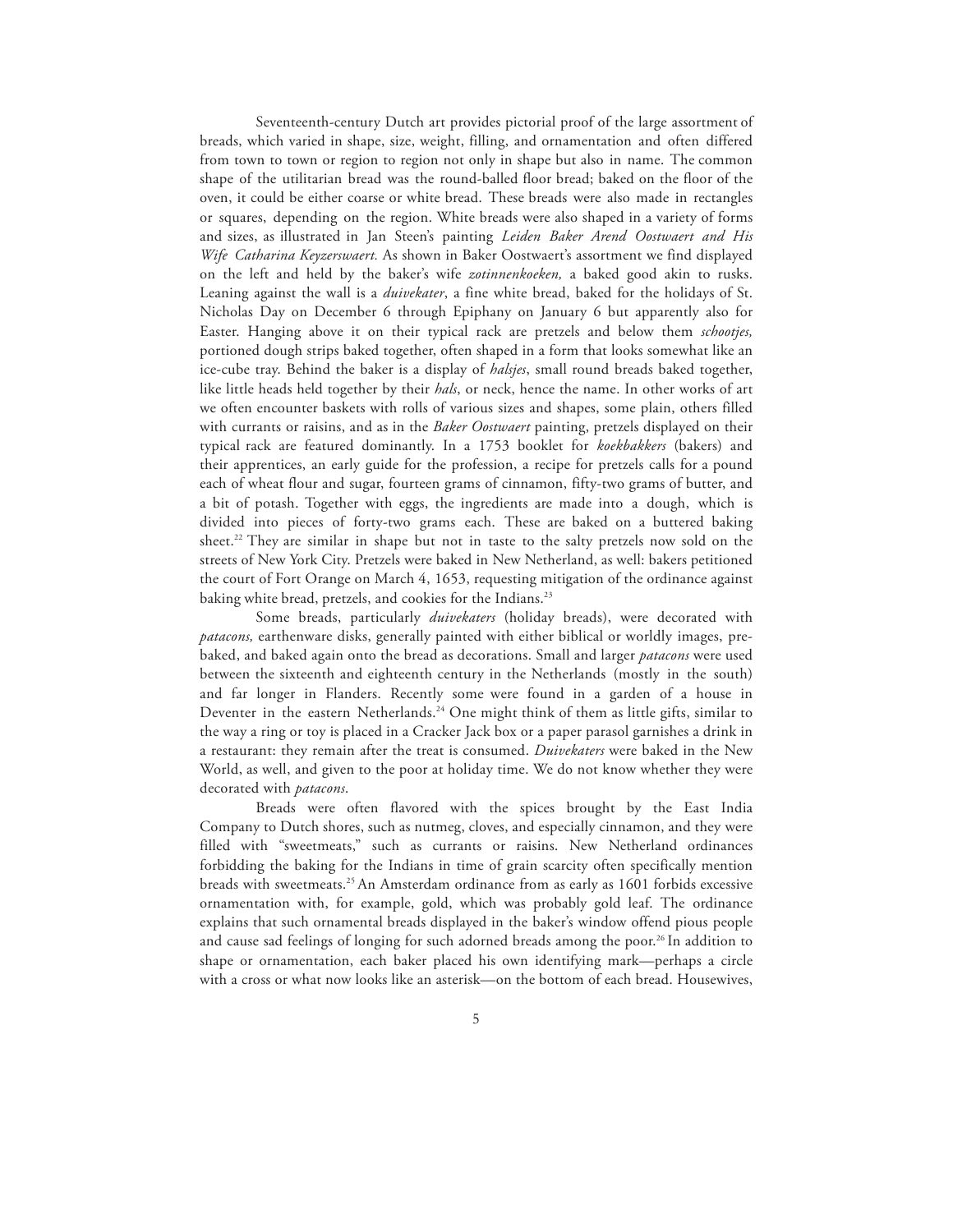who preferred to prepare their bread dough at home, both in the Netherlands and New Netherland, gave their breads a mark as well before they sent it out to be baked. For this service the baker received an amount set by the local authorities in both locales. While there is no evidence that bread marks were registered in New Netherland, we know that they were in Holland. The Municipal Archives in Leiden still have a list of bread marks from the late eighteenth century. 27

After the bread had been weighed, shaped, risen, and finally baked, a baker would blow on an animal horn—a common means of communication— to let his clientele know it was ready for sale. The *Fort Orange Court Minutes* provide evidence that the practice of bakers blowing their horn was brought to the New World. Jochem Becker Backer, for example, was summoned to an extraordinary session of the court called on April 12, 1653, because "in violation of the ordinance he had in the absence of the commissary publicly blown the horn to sell white bread."28

It was not the bakers who set the price for their bread but the local government. Part of a government's task was to ensure sufficient food to protect its people against famine. Consequently, the municipal governments in the seventeenth century regulated the size, weight, and price of the different kinds of bread. Bread prices were established in relation to grain prices. Rye bread loaves had a stable weight of six and twelve pounds, but their price would vary; this was called *zetting*, or fixing of the price. For example, in Leiden between 1596 and 1620, the price for a twelve-pound loaf fluctuated between 5 and 9.4 stuivers.<sup>29</sup> For white bread the price would be stable, but the weight would vary; this is called called *rijding*, a term hard to translate but indicates that the price moves or varies. Price and weights were announced in bulletins affixed to prominent structures in town, such as church doors. The same was true in New Netherland, where, for example, an ordinance of October 6, 1659, reads: each coarse loaf of eight pounds shall cost "18 stivers, counting eight white and four black wampum beads to one stiver…"30

In order to ensure that the bread was of the right size, weight, and quality, the Dutch government appointed *brood-weger*s, or bread-weighers, and inspectors. The same custom was practiced in New Amsterdam. On October 13, 1661, two men were elected and confirmed as "overseers of the bread" and charged with the responsibility of ensuring that "the bread is made of good material, proper weight and well baked." Immediately after their appointment, they were put to work and asked to give their opinion on a loaf seized by the *schout* (equivalent to a sheriff), "which is not as it ought to be." They concluded that the bread "was made of honest material" but badly baked, possibly by someone who was in a hurry. The baker, brought to the council, explained that he was out and had put "his boys" to work. He was excused, but in a later discussion he was admonished for blaming his apprentices, something that "would not be done in Holland."31 Through time, both in the Netherlands and New Netherland, bakers were fined for selling bread with short weight or for adulterating bread with extra bran or other materials, even sawdust. Their practices served to keep the overseers on the alert to spot infringements of government rules. Simon Middleton, of the University of East Anglia, points out that the customers themselves were quite alert, as well. "The cases of customers suing when loaves were a fraction under weight, sold wet, or with impurities suggests that the buyers of bread were no less precise in their calculations than the sellers."32

In the Netherlands the bakers were organized in guilds, which not only petitioned the government on behalf of their members but had as their main purpose the regulation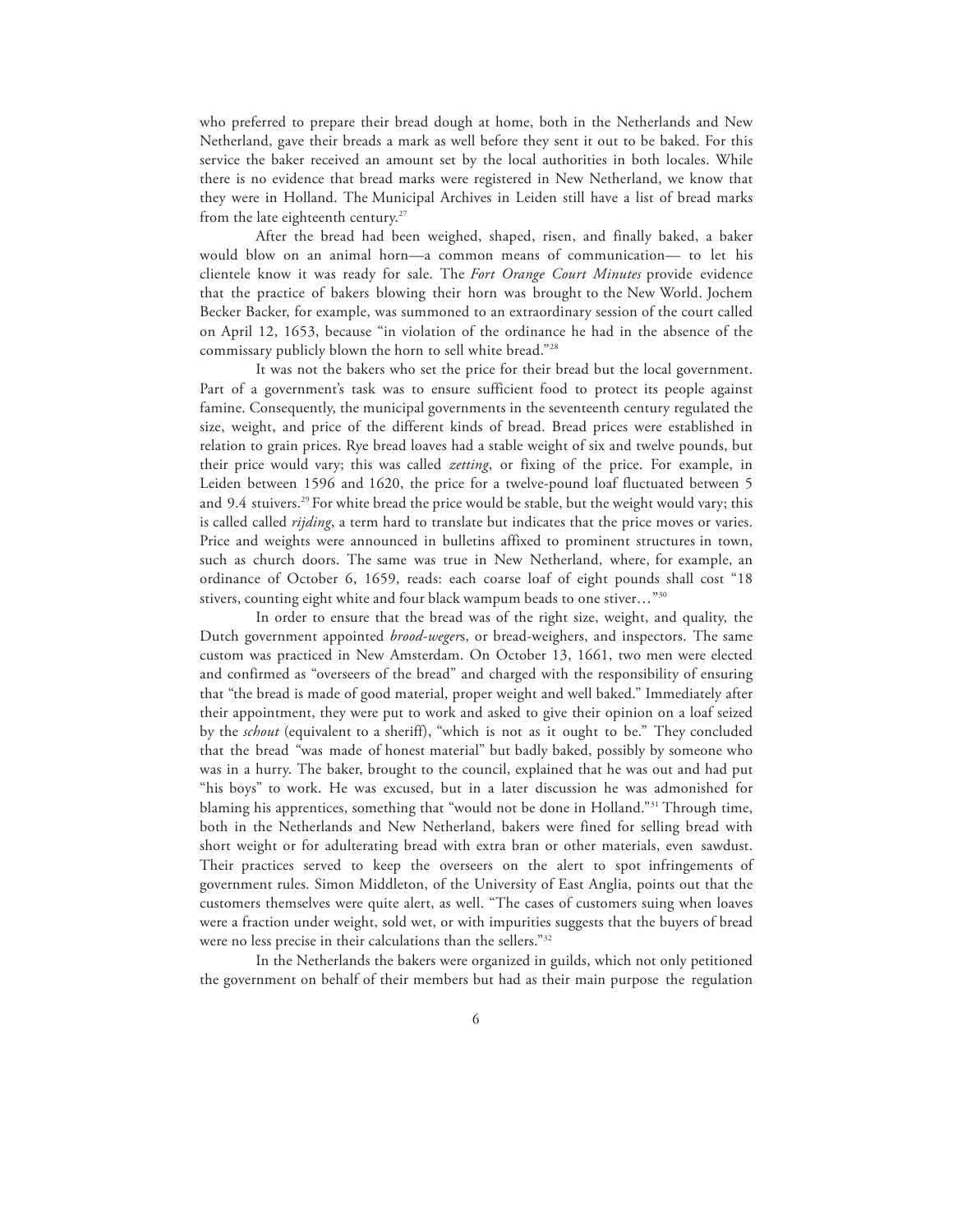and curtailment of the bakers' trade. These restrictions were necessary to ensure an adequate market share for each bakery. To be a full member of the baker's guild, one had to be a citizen of the town, to have completed a certain amount of training in a bakery, and to have passed the baker's exam. Apprentices paid an entry fee to register with the guild and worked for several years in a bakery. Once this training time was completed, they were given a certificate of competence and could start work as journeymen. After completion of the master-baker exam, they could start their own bakery. One of the five requirements of the *bakkersproef,* or guild's bakers exam, of 1652 in Amsterdam was preparing and placing twenty *schooten*, literally "shots," of common bread (in other words, the amount of bread (of varying weight) that could be placed [shot] into the oven at one time with a wooden peel, a method not unlike the way pizza is placed in a modern-day wood-burning pizza oven). 33 From personal experience, I can add that it takes a certain amount of skill and precision to place loaves of bread in an oven with a peel in precisely the right way—some close together, others separate with the right amount of room between each dough piece to allow for air circulation. These exams varied from city to city, as the kinds of bread varied from place to place.

The guilds were close-knit societies. Members were obliged to attend their colleagues' funerals. Some guilds owned a special bier to carry the guild brother to his grave and in addition provided a silver shield to decorate the coffin on its last journey. In an exhibit in the early 1990s, the Westfries Museum in Hoorn showed the funeral shield of the Hoorn bakers' guild. It portrays a baker at his work, forming his dough into balls of equal size, standing at his worktable displaying a scale and the necessary weights. Another obligation for the members was the attendance at a yearly guild meal. Such meals were accompanied by tobacco and pipes, music, food, and ample drink, as remaining bills show. One of these documents also indicates that such feasts were rowdy affairs, as it includes payment for broken glasses and trampled beer pitchers.<sup>34</sup>

I have found no documentary evidence of a bakers' guild in New Netherland, except for a petition of the bakers to be able to form a guild that was turned down by the Court of Fort Orange on May 9, 1655. 35 However, at various times the New Netherland bakers did band together when petitioning their governments. For example, bakers in Beverwijck requested that it should be left up to them whether or not to use sweetmeats in their baking for the Indians. Numerous other instances exist of requests for mitigation of government rulings.<sup>36</sup>

Bread had such an important place in everyday life that it became part of the language. In order to eat, you do what you have to do: "for the lack of bread, you eat the crust of raised pies." Or when times are hard, "you hang the bread basket high." When times improve, "there is bread on the [cutting] board." A spoiled child might be called "a white-bread child." White bread is referred to as *heren-brood*, or "gentlemen's bread," while the first weeks of marriage, presumed to be the best times, are called "the whitebread weeks." Finally, the man who bakes the staff of life assures you that "it is better to spend [your money] at the baker's than at the pharmacist."37

Bread was a symbol of seventeenth-century social services, as evidenced in the painstaking care for the provisions of the orphans and other poor in both the Netherlands and New Netherland. The supply and trade of its ingredients have great economic and historical consequences, such as the success of the Amsterdam grain market or the seizure of Curaçao and Bonaire for their salt supplies. Government regulations for bread provide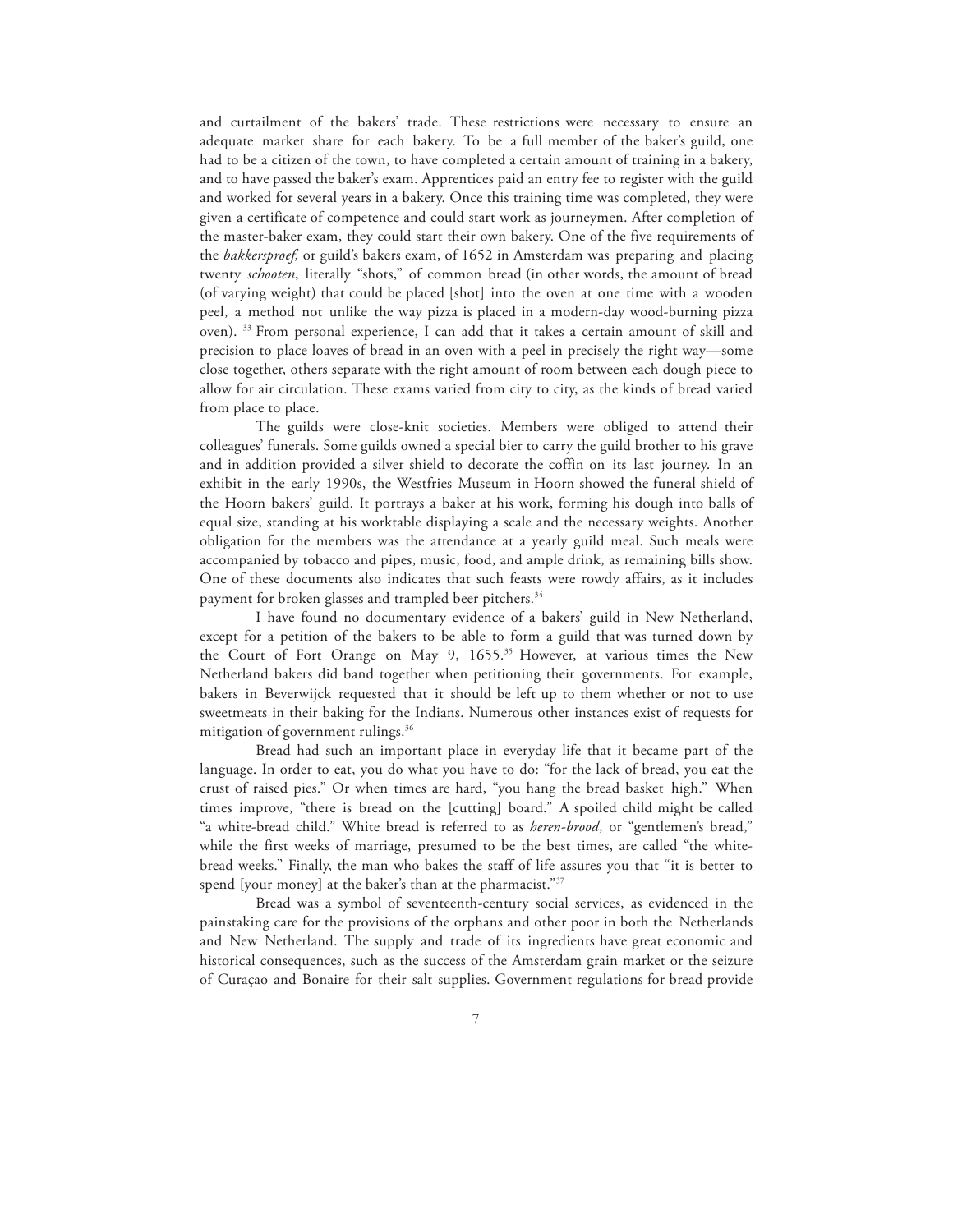insight into social customs and circumstances. Period art gives visual documentation and adds to the knowledge of this richly diverse part of Dutch culinary history. But when we bite into a freshly baked piece of crusty bread, savor its chewy texture, and are enveloped in its fragrant smell, we forget the connection between this nourishing food and a set of complex issues with far-reaching impact.

## Notes

- 1. Anne McGants, "Monotonous but not Meager: The Diet of Burgher Orphans in Early Modern Amsterdam," *Research in Economic History* 14 (1992): 69–116. *Burgerweeshuis*: orphanage for children of burghers (citizens), in this case of the City of Amsterdam.
- 2. A. Th. Van Deursen, *Het Kopergeld van de Gouden Eeuw: het dagelijks brood.* (Assen: Van Gorcum, 1981), 15.
- 3. Janny Venema, *Kinderen van Weelde en Armoede: Armoede en liefdadigheid in Beverwijck/Albany* (Hilversum: Verloren, 1993), 52–54. Jan Folkerts, "Kiliaen van Rensselaer and the Agricultural Productivity in his Domain: A New Look at the First Patroon and Rensselaerswijck before 1664" (paper presented at the Rensselaerswijck Seminar, Albany, New York, 1995).
- 4. McGants.
- 5. A. J. F. van Laer, trans. and ed., *New York Historical Manuscripts, Dutch*, vol. 4, *Council Minutes 1638–1649.* (Baltimore: Genealogical Publishing Co., Inc.,1974), 4: 53.
- 6. Peter G. Rose, trans. and ed., *The Sensible Cook: Dutch Foodways in the Old and the New World* (Syracuse: Syracuse University Press, 1989), frontispiece.
- 7. Charles T. Gehring and William A. Starna, trans. and eds., *A Journey into Mohawk and Oneida Country 1634–1635: The Journal of Harmen Meyndertsz van den Bogaert*  (Syracuse: Syracuse University Press, 1988), 21.
- 8. A. J. F. van Laer, trans. and ed., *Minutes of the Court of Fort Orange and Beverwijck 1651–1660*, 2 vols. (Albany: The University of the State of New York, 1923), 2: 166– 167.
- 9. Jan Bieleman, *Geschiedenis van de Landbouw in Nederland 1500–1950.* (Meppel: Boom, 1992), 35–100.
- 10. Folkerts, 10–12.
- 11. *Brood: De Geschiedenis van het Brood en het Broodgebruik in Nederland,* catalog for an exhibit by the same name (Rotterdam: Museum Boijmans-van Beuningen, 1983), 17.
- 12. The 1655 Vischer map, reissued by Schenk, Junior, imprinted ca. 1690, # 12280, Manuscripts and Special Collections, New York State Library.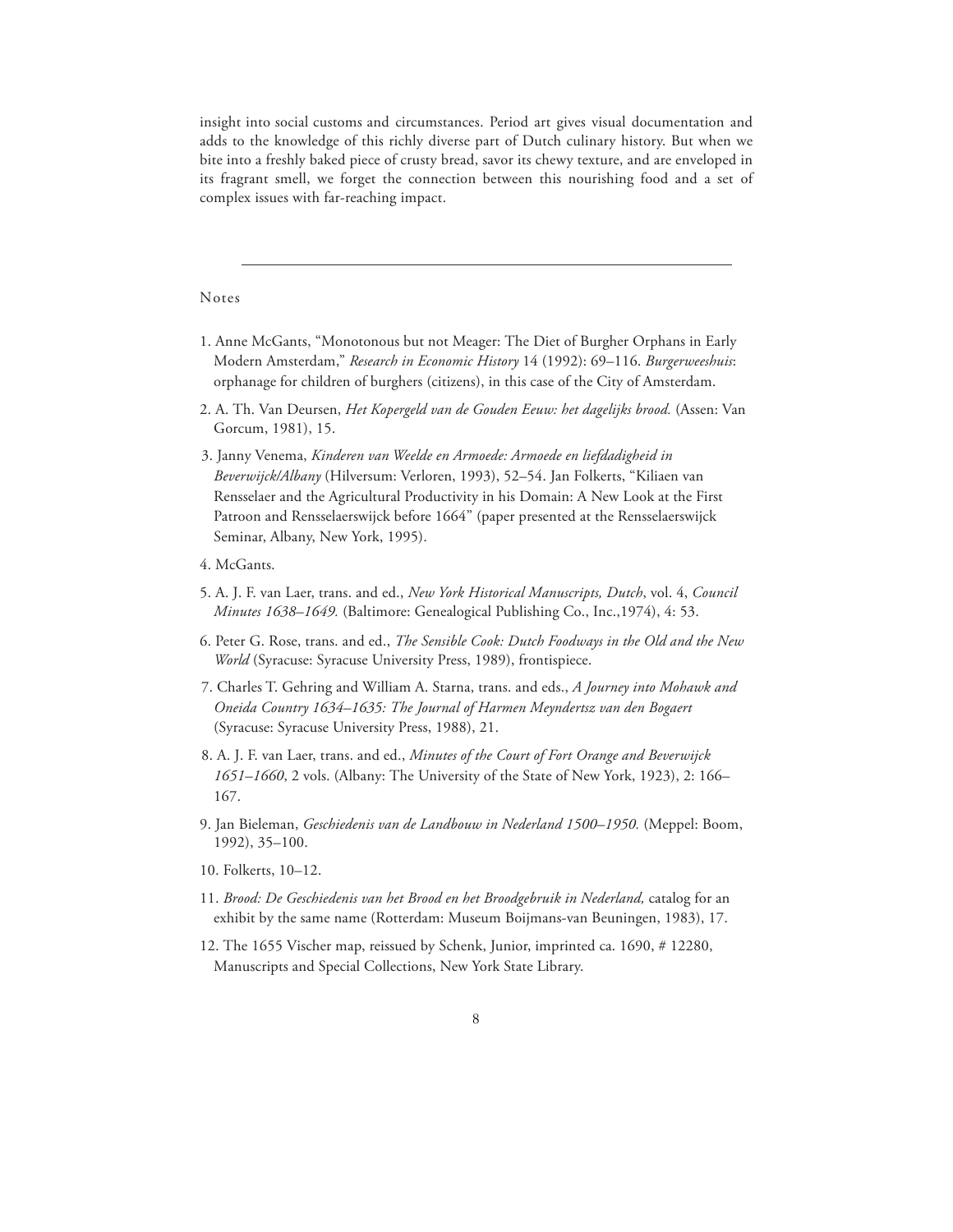- 13. Renee Kistemaker, "Brood, Bakers en de Stedelijke Overheid: De Zorg voor het Amsterdamse Brood tot Omstreeks 1750," *Ons Amsterdam* 35*,* no. 8 (1983): 222.
- 14. R. C. J. Van Maanen, *Inventaris van het Stadsarchief van Leiden (1253) 1574–1816 (1897)* (Leiden: Gemeentearchief, 1986), 127.
- 15. *Zout op Tafel: De Geschiedenis van het Zoutvat,* catalog for an exhibit by the same name (Rotterdam: Museum Boijmans-van Beuningen, 1976), 4.
- 16. Ruud Spruit, *Zout en Slaven: De Geschiedenis van de Westindische Companie* (Houten: de Haan, 1988), 24.
- 17. R. E. Kistemaker and V. T. Van Vlisteren, eds. *Geschiedenis van een Volksdrank.*  (Amsterdam: De Bataafsche Leeuw, 1994), 67.
- 18. Rose, 55.
- 19. Adriaen van der Donck, *A Description of the New Netherlands,* ed. Thomas F. O'Donnell (Syracuse: Syracuse University Press, 1968), 16.
- 20. Van Maanen, 127.
- 21. Van der Donck, 19.
- 22. B.G., *Volmaakte Onderrichtinge ten Dienst der Koek-bakkers, of hunne Leerlingen* (1753), n.p. 7.
- 23. Van Laer, 1:58. Charles T. Gehring, *Fort Orange Court Minutes, 1652–1660* (Syracuse: Syracuse University Press, 1990), 45. (Hereafter cited as *FOCM*.)
- 24. This information was obtained through the Department of Archeology of the City of Deventer.
- 25. *FOCM,* 242.
- 26. Kistemaker, 221.
- 27. Gemeentearchief Leiden, Archief, 2536-2539, 1596–1845. I gratefully acknowledge the help of Dr. J. A. Jacobs in obtaining this information from the Municipal Archives.
- 28. *FOCM*, 49.
- 29. *Brood: de Geschiedenis van het Brood*, 33.
- 30. Van Laer, 1:167. *FOCM*, 415.
- 31. Berthold Fernow, *Minutes of the Orphanmasters Court of New Amsterdam, 1655–1663*  (New York: Francis P. Harpers, 1907), 113–115.
- 32. Simon Middleton, "Baking, Carting and the Transition to English Rule in Seventeenth Century New York" (paper presented at the Conference on New York State History, 1996).
- 33. *Handvesten*, Vol. 5, 1183.
- 34. D. Barneveld, *De Oude Banketbakkerij* (Bussum: C. A. J. van Dishoeck, 1968), 33.
- 35. *FOCM*, 190.